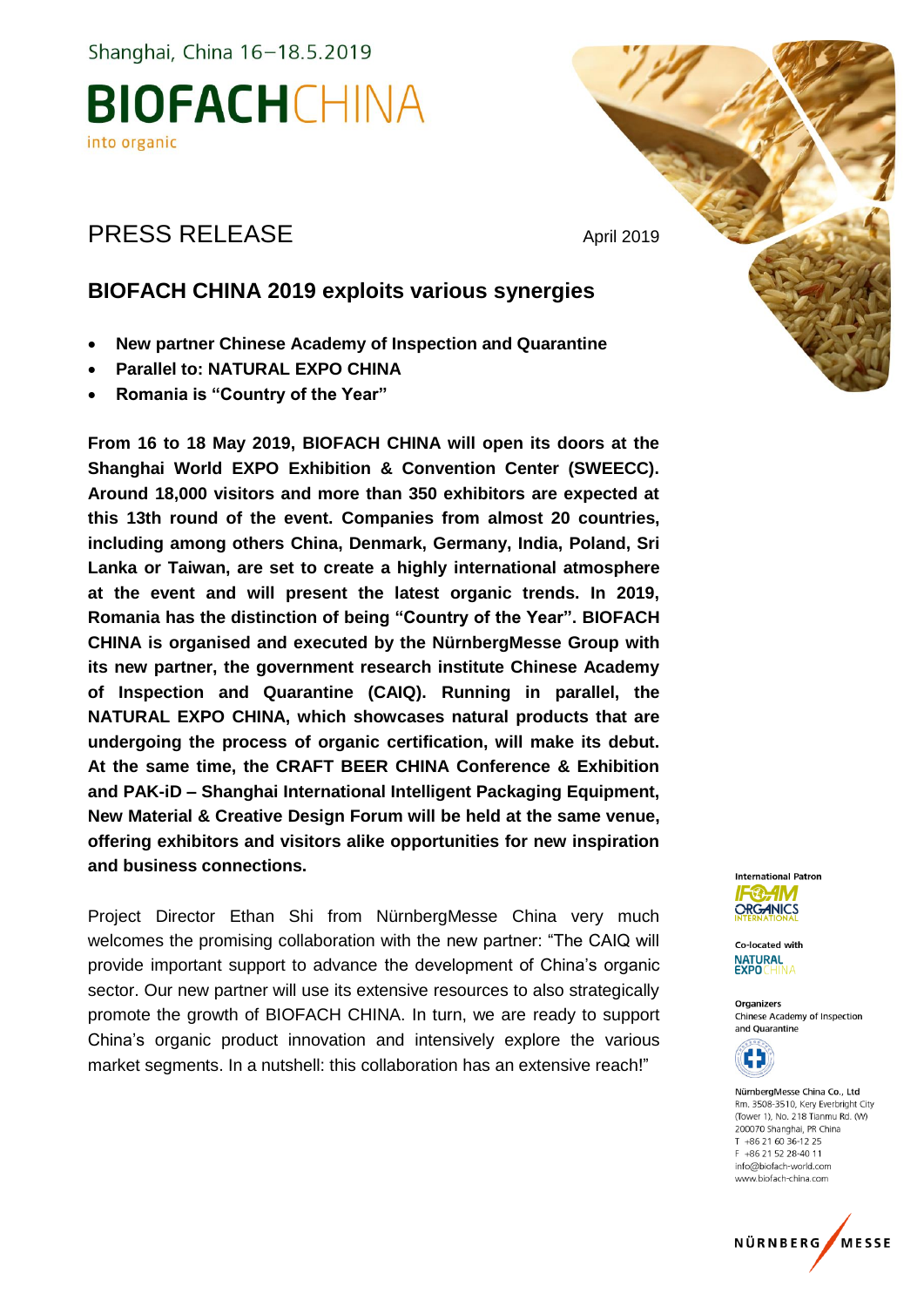Shanghai, China 16-18.5.2019

# **BIOFACHCHINA** into organic

But it's not just because of the new partnership that Shi excitedly anticipates the forthcoming BIOFACH CHINA: "For this 13th round of the exhibition I am also delighted about the launch of NATURAL EXPO CHINA, which offers a platform to all those market participants that are not or not yet organically certified."

#### **"Country of the Year": Romania**

As well as creating various synergies, BIOFACH CHINA will once again offer an inspiring supporting programme in 2019. Following on the heels of Denmark in 2017 and New Zealand in 2018, it's now Romania's turn to enjoy the spotlight as "Country of the Year". At a stand conveniently located in the exhibition area, representatives of Romania will exhibit their typical organic products, explain regional differences, display the country's latest organic trends and offer a point of contact for all interested visitors.

#### **Sector gathering for organic specialists**

In addition, BIOFACH CHINA will once again position itself as China's main sector gathering for a large number of organic specialists. The NATURAL EXPO CHINA, which is making its debut, will put the spotlight on natural products that are in the process of becoming organically certified. In the "China Organic Vegan Forum", experts will discuss vegan and organic food. Another newcomer this year is the "Organic Maternal and Infant Product Channel Forum" featuring topics and products targeted at pregnant women, new mothers, or families receptive to organic food. Trend scouts will find plenty of exciting innovations from the organic scene at the "Innovative Product Launch Zone". At the same time, the accompanying "Conference on International Organic Product Market and Development" is the first place to look for publications on the latest organic trends in the Chinese market and for in-depth knowledge of the sector.